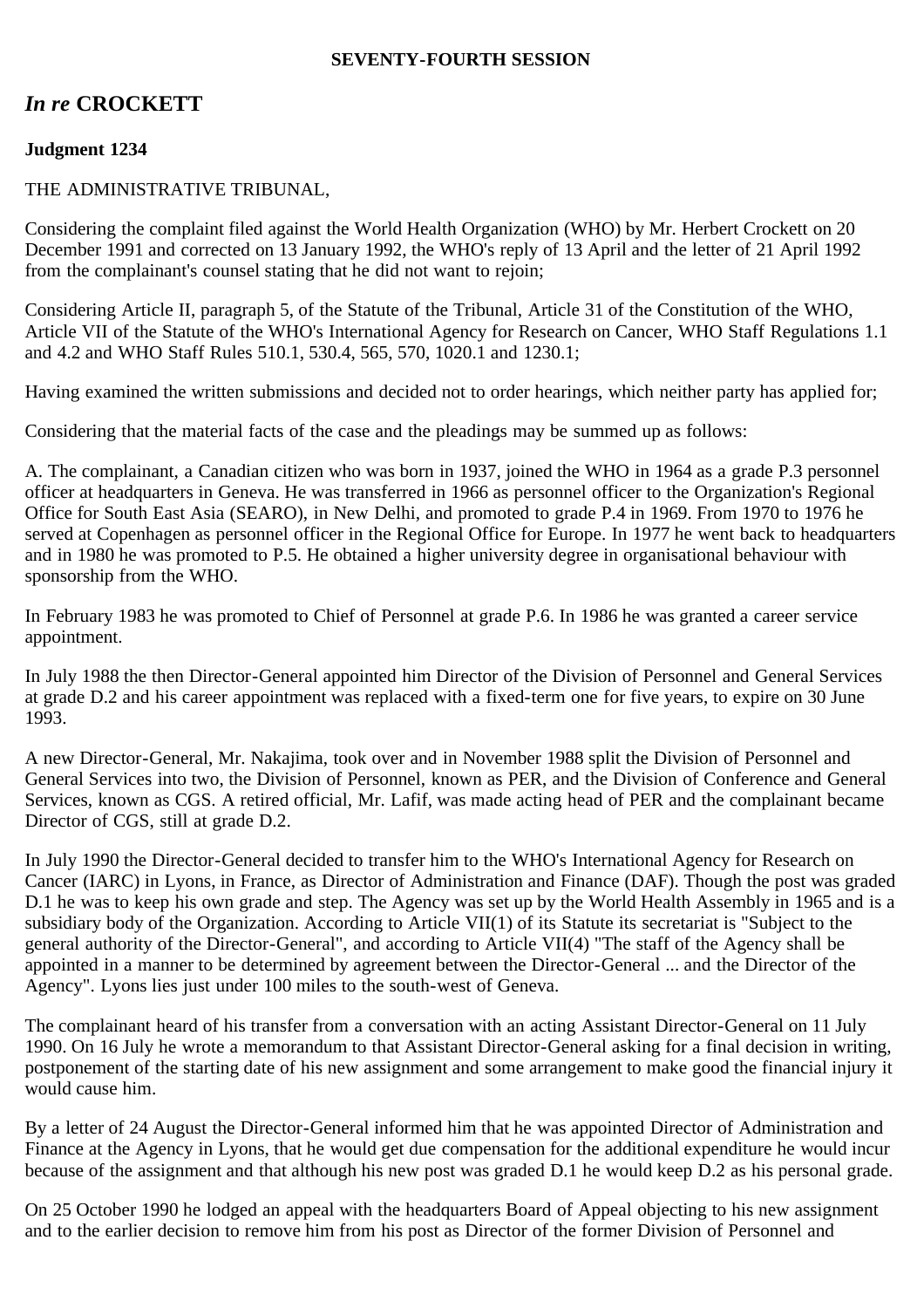General Services.

He took up duty in Lyons on 2 January 1991.

In its report of 30 September 1991 the Board found no evidence of personal prejudice against him. But it held that he had suffered moral injury and therefore recommended giving him "a letter reassuring" him about "his normal expectations to continue his career with WHO at least until the age of 60 years". It also recommended giving him priority for any appointment to a position in personnel management at headquarters at grade D.2 or above.

The Director-General wrote the complainant a letter on 14 October 1991 saying that he did not fully agree with the Board's conclusions but endorsing its recommendations. Subject to approval by the complainant's supervisor his appointment, which was to expire on 30 June 1993, was extended until 31 March 1997 and he was to serve on the post at the Agency until further notice. That is the decision he is impugning.

B. The complainant cites two instances of decisions which he took as Chief of Personnel before 1988 and which he believes offended Mr. Nakajima, who was at the time Director of the Western Pacific Regional Office. He points out that though he had by then been serving the Organization for 24 years and had an outstanding work record and a lifetime's experience of personnel management, all duties in that area were stripped from him and someone over the age of 65 was brought out of retirement to perform them in his stead. Worse still, he was not even consulted beforehand.

Although he was then given new duties of which he had had no experience, the appraisals of him were good. Yet, after only another twenty months he was told of the Director-General's decision to transfer him again, this time as Director of Administration and Finance of the Agency in Lyons. It was not nearly such a responsible job: although the post was D.1 it had just been upgraded from P.5 in April 1989 without any change in the description. Moreover, it required a knowledge of financial and budgetary questions that he lacked. It had not been vacant, someone had been displaced to make way for him, and the Director of the Agency had not even been consulted about the wisdom of the appointment.

He contends that his transfer to the IARC was in breach of the following provisions of the Staff Regulations and Staff Rules: Regulation 1.1 ("All staff members of the Organization ... pledge themselves to discharge their functions and to regulate their conduct with the interest of the [WHO] only in view"); Regulation 4.2 ("The paramount consideration in the appointment, transfer or promotion of the staff shall be the necessity of securing the highest standards of efficiency, competence and integrity"); Rule 510.1 ("Staff members in the professional category are subject to assignment by the Director-General"); Rule 530.4, which says that the purpose of appraisals is to help the staff member to make "his most effective contribution"; Rule 565.2 ("A staff member may be reassigned whenever it is in the interest of the Organization"); Rule 570.1, which lists exhaustively the admissible grounds for "reassignment to a different post of lower grade" and does not cover the circumstances of the complainant's case; Rule 1020.1, which says that no-one shall be appointed after the age of 65; and Rule 1230.1, which allows appeal against a decision on the grounds of "personal prejudice", "incomplete consideration of the facts" and failure to observe the Staff Regulations or Staff Rules or the terms of the official's contract.

By way of explanation he puts forward the following pleas.

(1) His keeping his own grade of D.2 on the D.1 post is immaterial. As was held in Judgment 631 (in re Go), Rule 570 "is not concerned with the personal grade of the staff member but with the grade of the post". None of the conditions listed in that rule being met, his transfer to Lyons was unlawful.

(2) By overlooking his appraisal reports the Director-General acted in breach of Rule 530.4.

(3) Rule 510.1 does not allow the Director-General to assign staff in the Director category without their consent.

(4) The transfer was not actuated by any desire to serve the Organization's best interests. Removing him from the Personnel Division in the first place cannot have served those interests since his work experience and academic background fit him for personnel management.

At all events his transfer to Lyons came at a time when he was managing important WHO projects. Interrupting that made for inefficiency, especially because no-one was appointed to take over from him or indeed has been since. As for his job with the Agency, when he pointed out that he had no competence in financial and budgetary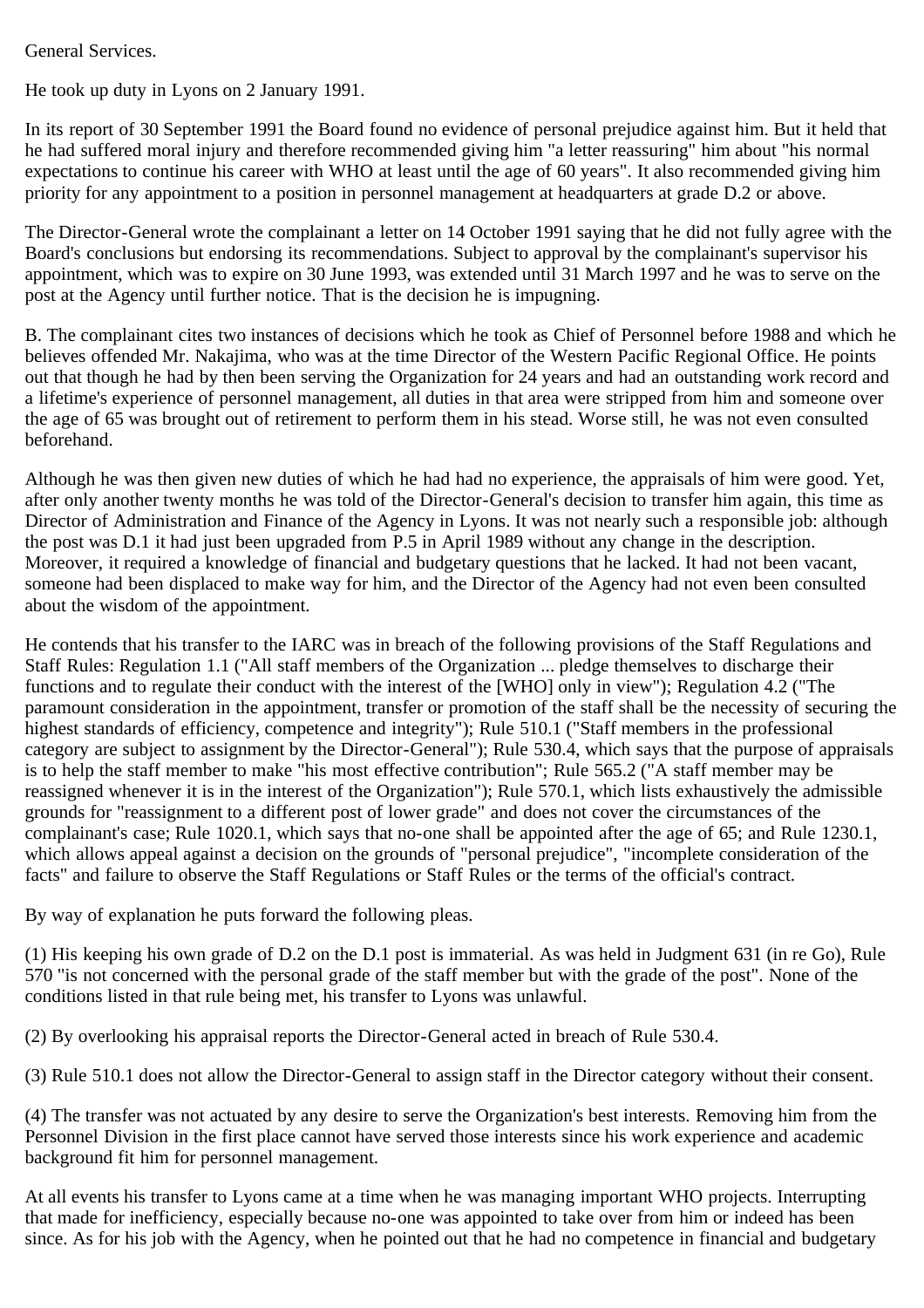questions he was told just to rely on subordinates.

Since the post used to be held by someone expert in those matters it was a sheer waste of talent, and obviously against the Organization's interests, to dislodge him.

(5) The only conceivable explanation of such an "irrational" decision is personal prejudice: no-one impartial could have taken it.

(6) The shabby treatment of him offended against natural justice. Although by dint of talent and effort he had reached the peak of his career and won the esteem of the Administration and many staff he was neither consulted nor informed before crucial decisions about his career were taken. He is entitled to damages for the grave moral injury.

He seeks the quashing of the Director-General's decision of 24 August 1990 to transfer him to Lyons; reinstatement as Director of CGS or Director of PER (both posts being vacant at the date of the complaint); and awards of 100,000 United States dollars in moral damages and 18,000 Swiss francs in costs.

C. In its reply the WHO gives its own version of the facts of the case and submits that the decision the complainant is impugning is lawful.

(1) It observes that Rule 565, which vests authority in the Director-General to move staff from one post to another, makes it plain that reassignment may entail changes in title, grade, duties, salary, post adjustment and so on. In any event the complainant's transfer meant no downgrading and so was not in breach of Rule 510.1. Though he holds a D.1 post he himself is still D.2 and he has suffered no financial loss. Nor was there any de facto relegation since the duties of his post carry just as much responsibility: indeed they are more important than his former ones since he is in full charge of planning and co-ordinating the administration of the Agency. His case is not on all fours with the one the Tribunal ruled on in Judgment 631.

(2) He misreads Rule 510.1. There are only two categories of staff, the Professional and the General Service. There is no such thing as a Director category. As an official in the Professional category, albeit holding a post as Director, the complainant was, willy-nilly, "subject to assignment by the Director-General to any activity or office of the Organization throughout the world".

(3) No material fact was overlooked. It was on account of his talents and experience that the Director-General thought him quite fit for the senior post with the Agency. Indeed at no time has his ability to perform his duties ever been moot. Under Article 31 of the Constitution of the Organization, and as Judgment 1055 (in re Battra) acknowledged, the Director-General enjoys "wide discretion in assigning staff in the Organization's interest". There was no flaw in the exercise of his discretion in this instance.

(4) The complainant offers not a jot of evidence to bear out his insinuation about personal prejudice. In fact he was treated considerately. On transfer he was granted special financial benefits to protect him against loss of income and was given pledges about his future with the Organization. Before he was actually transferred the whole matter was discussed with his supervisors, he was duly informed, and his own wishes were taken into account. For one thing, he wanted his transfer to be postponed for a time, and it was, and the acting Assistant Director-General talked things over with him. So it is absurd to speak of moral injury. The rules of "natural justice" apply only where someone is accused of having acted improperly, and the complainant is not.

The Organization asks the Tribunal to dismiss the complainant's claims as devoid of merit.

# CONSIDERATIONS:

1. The complainant joined the World Health Organization in February 1964 as a personnel officer at grade P.3 at headquarters. His training was in the social sciences and organizational behaviour. He was promoted to P.4 in 1969, appointed personnel officer in the Regional Office for Europe at Copenhagen in 1970 and personnel officer at headquarters in 1977, promoted to P.5 in 1980, and made Chief of Personnel at grade P.6 in 1983. He was granted a career service appointment in 1986. The reports appraising his performance were outstanding.

2. The post of Director of the Division of Personnel and General Services at headquarters was to become vacant on 1 July 1988. The then Director-General wished to appoint the complainant to the post, but first consulted the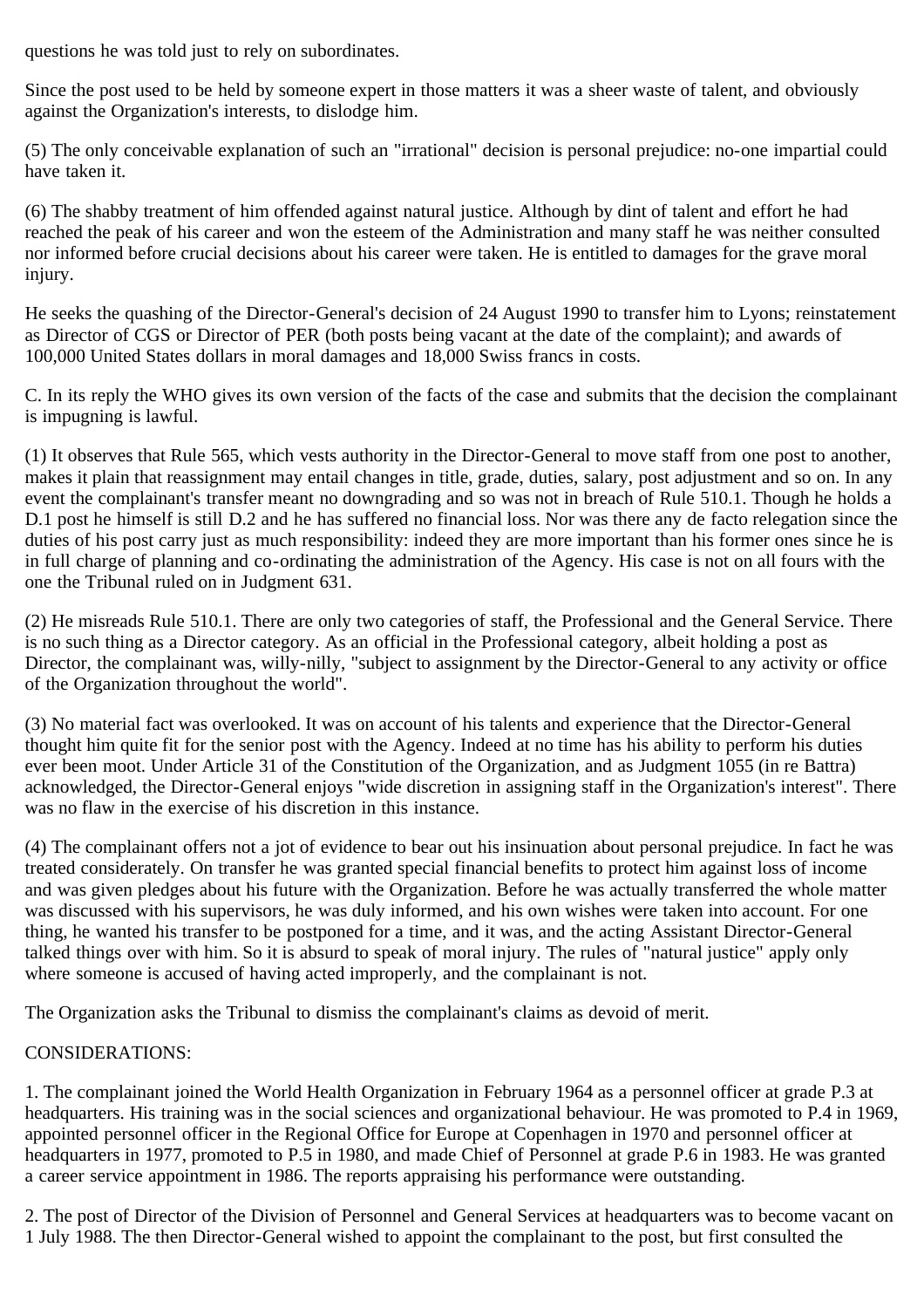present Director-General, Mr. Nakajima, who had already been appointed as his successor. Mr. Nakajima having agreed, the complainant was duly appointed Director of the Division, thereby acquiring direct responsibility for 372 posts. He was granted a five-year contract expiring on 30 June 1993 instead of his former career service appointment.

3. On 7 September 1988 Mr. Nakajima, having taken over as Director-General, asked him to have a Mr. Lafif, who was then 65 years old, appointed as special adviser to the Director-General on matters of personnel and management. Mr. Lafif was granted two five-and-a-half-month appointments with a one-month interruption in March 1989. Until retirement five years earlier he had been a P.5 personnel officer and subject to direct supervision by the complainant. After Mr. Lafif's appointment the complainant's proposals on staff matters had to go through him and could not, as before, go straight to the Director-General.

4. In October 1988, while the complainant was on mission in New York and without his knowledge, the Director-General decided to break the Division into two, a Division of Personnel (PER) and a Division of Conferences and General Services (CGS), and to make Mr. Lafif acting Director of PER and the complainant Director of CGS as from 4 November 1988.

5. The complainant was to return to Geneva on 1 November 1988. He found out about his new post from colleagues before he got back and had the news confirmed by an Assistant Director-General over the telephone on 27 October. As Director of CGS he was responsible for 285 staff, fewer than before.

Despite the shock of the change he decided not to appeal. Though the new job greatly differed from the old one he duly set about learning it. He was in charge of the construction of a six-storey extension to the headquarters building at a cost of 18 million Swiss francs, and it was finished in April 1991. The installation of a new digital telephone exchange costing 3.5 million francs began in June 1990 under his direction.

6. On 11 July 1990 an acting Assistant Director-General, Mr. Uhde, told him that his appraisal report was fully satisfactory. At the same time, and without any warning, he heard that the Director-General had made a final decision to reassign him in three months' time to the International Agency for Research on Cancer (IARC), in Lyons. There he was to be Director of Administration and Finance (DAF), a post that a budget and finance expert, Mr. Saita, had held only since 1 July 1989. That post had been reviewed and confirmed at grade P.5 on 28 June 1988 but in April 1989 the Director-General had the grade raised to D.1 without any change in the description. It carried managerial responsibility for 29 of the 38 posts at the Agency.

7. The complainant got in touch at once with Mr. Saita, who had not yet been told of the decision. Indeed the Director of the Agency himself did not know of it; though the Director-General had mentioned the matter to him casually some three weeks earlier "over coffee" in Japan he had understood it to be just "a proposal that might be pursued", not an actual decision.

8. The complainant had neither university training nor professional experience in financial and budgetary matters. On 12 July 1990 he protested in writing to Mr. Uhde at being moved a second time in eighteen months. The Director-General gave written instructions dated 24 August 1990 that he should be transferred to the Lyons post but keep his D.2 grade on a personal basis. He was told that he need not worry about his lack of formal training or experience in financial and budgetary matters since he could rely on, among others, the P.5 finance officer under his supervision, who did have such experience.

9. Mr. Saita was transferred to headquarters and at the date of the complaint, 20 December 1991, had not been appointed to any substantive post. Mr. Lafif was still acting Director of PER.

10. On 25 October 1990 the complainant lodged an internal appeal against the transfer though he moved to Lyons as he had been ordered, on 2 January 1991.

In its report of 30 September 1991 the headquarters Board of Appeal held that he had done his utmost to establish good working relations with the Director-General even after transfer to CGS. The Board could find no personal prejudice on the evidence before it but did conclude that he had suffered moral injury by being removed, while absent on mission, from his old post as Director of the Division of Personnel and General Services and that his transfer to the Agency was "regarded as a de facto demotion". No reasons for the transfer had been given to him, either orally or in writing, besides the general remark that it was in the Organization's interests. The Board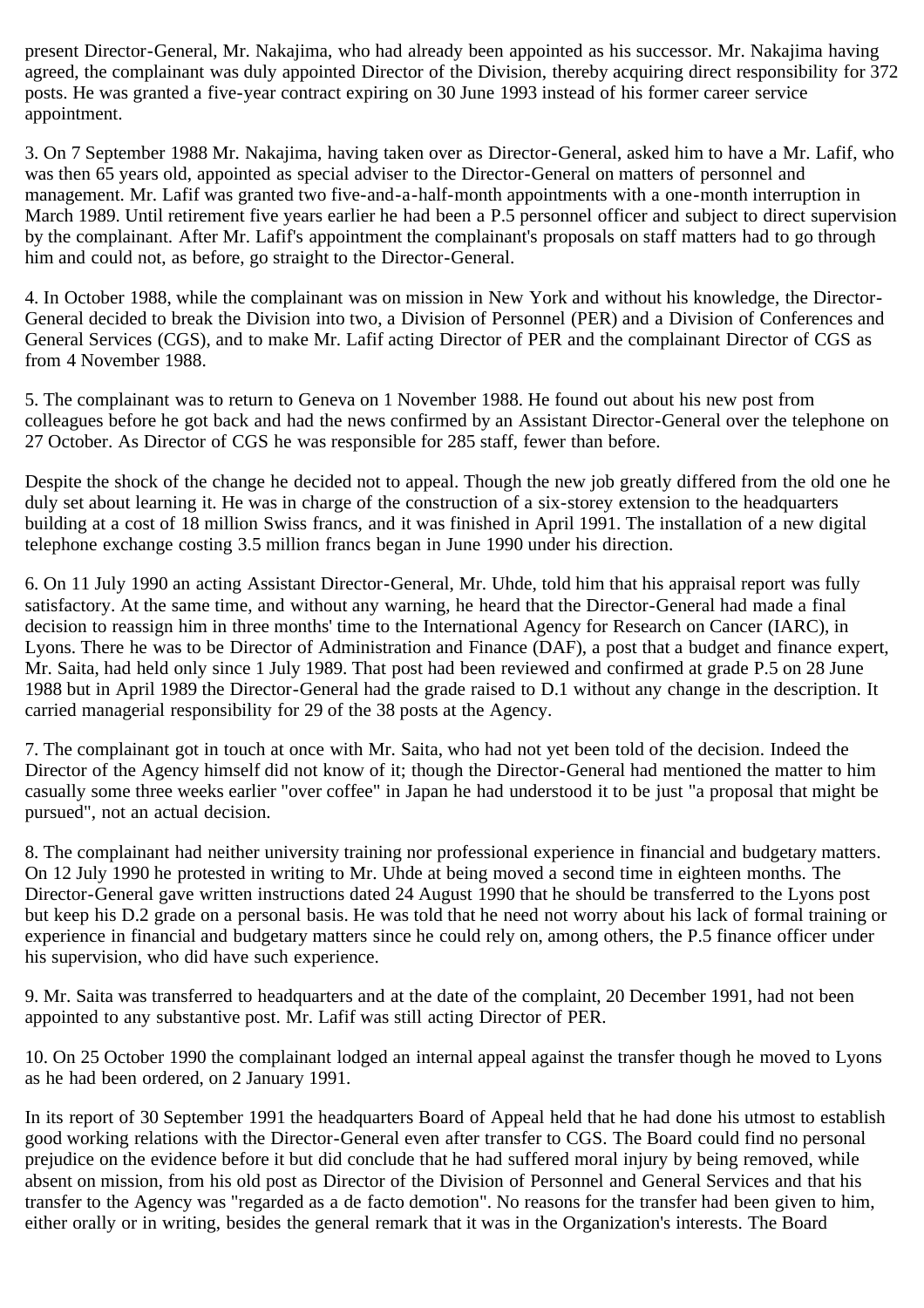recommended writing a letter to reassure him about "his normal expectations to continue his career with WHO at least until the age of 60 years" and undertaking to give him "priority consideration" for "positions at headquarters graded D.2 and above that become vacant", preferably in personnel management. He should also be paid costs.

11. The final decision taken by the Director-General on 14 October 1991 was, first, that subject to the recommendation of his superior his appointment expiring on 30 June 1993 should be extended to 31 March 1997 when he reached the age of 60 and, secondly, that it was in the Organization's interests that he should serve as Director of Administration and Finance at the Agency until further notice. But "if and when possible" he would be "considered for any D.2 positions which are commensurate with [his] experience and competence in any of the activities or offices of the Organization". That is the decision he impugns and his claims are as set out at the end of B above. Citing Staff Rule 1230.1, he alleges personal prejudice, incomplete consideration of the facts and failure to observe and to apply correctly the provisions of the Staff Regulations and Staff Rules.

Breach of the Staff Regulations and Staff Rules

Rule 570

12. Staff Rule 570 is about "reduction in grade". Such reduction, it says, may be the consequence of "reassignment to a different post of lower grade" and "may result:

570.1.1 from the staff member's own request for personal reasons;

570.1.2 from unsatisfactory performance or misconduct;

570.1.3 as an alternative to termination in a reduction in force."

As the complainant says, none of those conditions applies to him. He cites Judgment 631 (in re Go), in which the Tribunal held, under 26:

"The rule is not concerned with the personal grade of the staff member but with the grade of the post ..."

The Organization's answer is that the complainant kept his personal grade and that it was not the first time that a senior officer had been transferred to a post lower in grade. Since he was still at grade D.2 at the Agency and suffered no financial hardship there is, in the Organization's view, no merit in his plea that he suffered a "reduction in grade". It seeks to distinguish Go and submits that the ratio decidendi in that case was that the circumstances showed misappraisal of the evidence.

13. Judgment 631 states plainly enough that Rule 570 applies even if someone who is transferred to a post at a lower grade keeps his personal grade. The Tribunal reaffirms that ruling: the Organization may not require a staff member to move to a post at a lower grade against his wishes, however generous the financial compensation, unless there is compliance with Rule 570. The financial arrangements made in this case have no bearing on the lawfulness of the complainant's transfer.

If there have indeed been transfers of staff members to posts at a lower grade, they presumably gave their consent and, not suffering any financial loss or affront to their dignity, had no reason to appeal to the Tribunal.

The conclusion is that the Organization acted in clear breach of Rule 570 in this case.

Rule 510.1

14. The complainant further alleges "en passant", as he puts it, breach of Rule 510.1, which reads:

"Staff members in the professional category are subject to assignment by the Director-General to any activity or office of the Organization throughout the world. Those in the general service category are not subject to assignment, except by mutual agreement, to an official station other than that for which they have been recruited. ..."

He contends that since the rule does not mention staff with director status the inference is that they may not be transferred without their consent.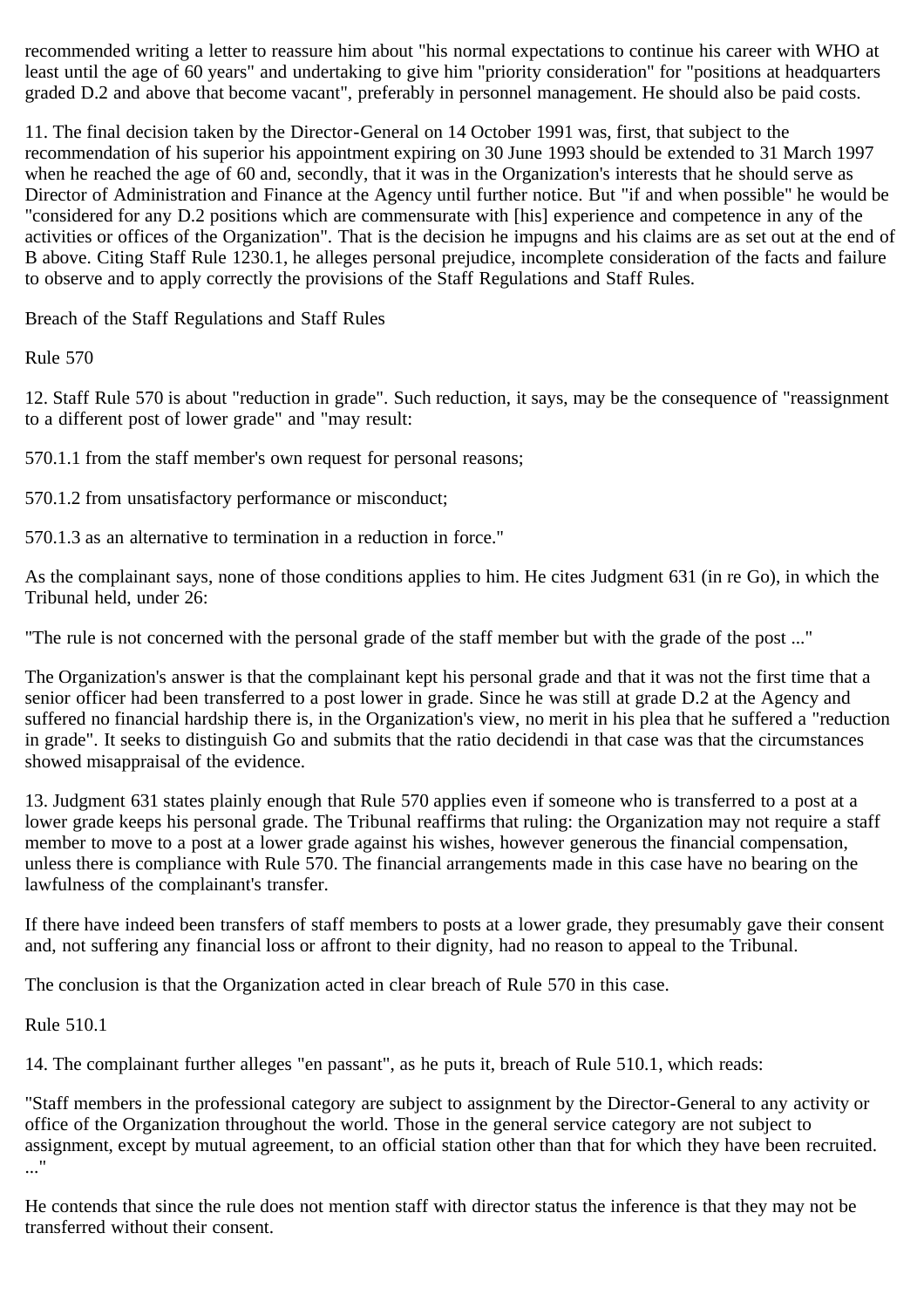15. The plea is not sustainable. Rule 565.1 provides that reassignment "may involve a change in title, grade, duties, salary, post adjustment or official station, or a combination of these changes"; and Rule 565.2 that "A staff member may be reassigned whenever it is in the interest of the Organization to do so". Since the right to reassign staff is not limited by Rule 510.1 in the case of those with director status, someone with such status may be reassigned "in the interest of the Organization", subject of course to the general requirement that unless reassigned under Rule 570 he suffer no loss of personal grade, financial injury or offence to his dignity. Rule 510.1 is therefore immaterial in this case.

## Other provisions

16. Other rules which the complainant says have been broken are Rule 530.4 and Regulation 4.2.

Rule 530.4 stipulates:

"The evaluation of performance as reflected in these reports shall be the basis for assisting the staff member to make his most effective contribution to the work of the Organization and for decisions concerning the staff member's status and retention in the Organization."

To the complainant's charge that his appraisal reports were not taken into consideration the Organization's answer is that his competence and performance are not at issue and that the allegation is irrelevant.

#### Regulation 4.2 provides:

"The paramount consideration in the appointment, transfer or promotion of the staff shall be the necessity of securing the highest standards of efficiency, competence and integrity. ..."

The Organization says that it has raised no question about the complainant's "efficiency, competence and integrity", that it was precisely because of his ability and the Director-General's confidence in him that the transfer was ordered, and that the allegation of breach of the regulation is unsound.

17. The WHO's answers on both points merely reassert the Director-General's view that the complainant is fit to act as Director of Administration and Finance of the Agency despite his own fears about lack of relevant knowledge and experience. The Organization thereby ignores the main issue: why did he have to be moved twice in eighteen months? A salient feature of the case is that he was never told why he was taken off his post as Director of CGS. The Board of Appeal was never told and the Tribunal has not been told. The Organization just keeps on repeating that that decision was in its own interests, of which it is the best judge.

18. The complainant further pleads breach of Rule 1020.1, which makes 60 the normal age of retirement and, though it allows the Director-General to extend that age in "exceptional circumstances" and "in the interests of the Organization", states that "in no case shall any extension be granted beyond the staff member's sixty-fifth birthday".

The Organization retorts that since the rule does not affect the complainant it is irrelevant to his case.

That is a somewhat disingenuous answer, since what the complainant is objecting to is the appointment of Mr. Lafif as Director of PER in 1988. Mr. Lafif was already over 65 at the time and was still on the post at the age of 67. The matter is one of relevance to the whole case.

The flaws in the impugned decision

19. From all the circumstances the Tribunal concludes that the complainant is someone whose efficiency, competence and integrity are not and never have been at issue. He was subjected in November 1988, without any explanation, to transfer out of his area of experience and replaced in his old job by someone whose supervisor he himself had once been and who was over the age for appointment. He was transferred again only eighteen months later, away from headquarters to a small agency, again without explanation and to an area of work in which he lacked experience. His direct responsibility for staff has been reduced in turn from 372 to 285 and then to 29. Moreover, the post at the Agency, having been reviewed and confirmed at grade P.5, was upgraded to D.1 without any alteration in the description of it.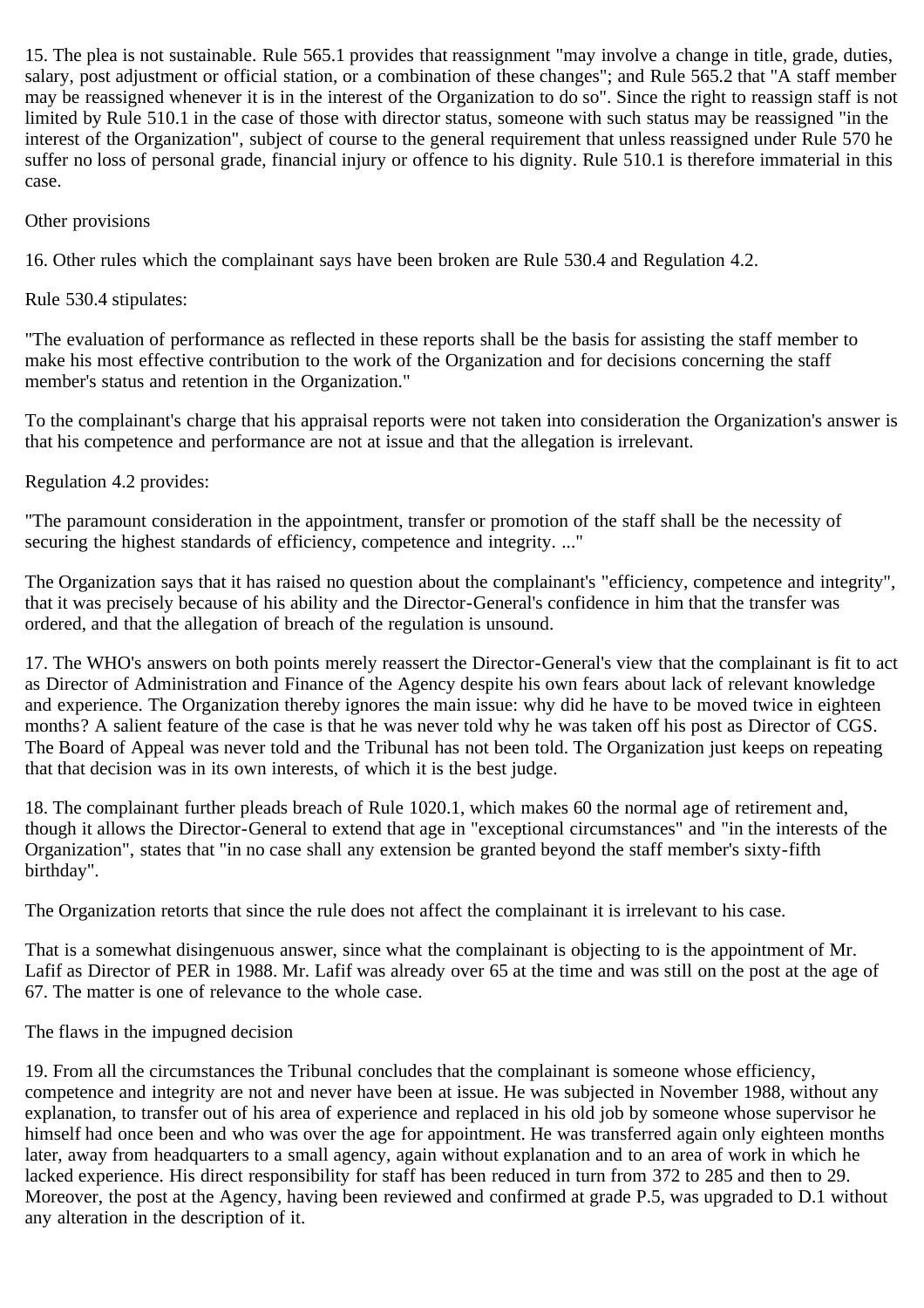True, the WHO pleads that his transfer to Lyons was "in the interests of the Organization" and that the burden is on him to show that it was not. But there it betrays a deeply mistaken view of its duty. Of course its own interests are paramount, but it must still, for the sake of proper management and mutual confidence, treat its staff fairly. If it is transferring a staff member it must let him have a degree of responsibility corresponding to his grade and respect his dignity. It must give him a statement of the reasons for the transfer and the opportunity of responding. It must respect Rule 570.

The Organization makes out that it consulted the complainant. That is not so. Any consultation that did take place was about financial or other arrangements for the transfer. He was never told the reasons why he was being moved from the post of Director of CGS and never had the opportunity of responding. Worse, it was the second time in eighteen months that he had had a transfer imposed on him in such circumstances.

Although the Director-General will ordinarily be treated as the best judge of what the Organization's interests are and the Tribunal will not ordinarily interfere in his assessment of them, nevertheless it will do so in this case. It is quite inadequate to plead that the decision to transfer the complainant was "in the interests of the Organization". The basis for reaching that conclusion must be made clear so that the Tribunal may exercise its power of review and determine whether there exists any of the grounds for setting aside a discretionary decision of that kind.

20. To sum up, the Director-General's decision must be set aside:

(1) because it was in breach of Rule 570.1, the complainant's transfer being, on any objective assessment, a "reduction in grade" and an offence against his dignity;

(2) because no reason was given for moving him for the second time in eighteen months; and

(3) because no explanation was given of the view that the move was in the Organization's interests.

The allegations of personal prejudice

21. The complainant argues that the transfers were actuated by personal prejudice. He submits that two incidents accounted for such prejudice on the Director-General's part.

The first incident arose out of a request which Mr. Nakajima made before taking over as Director-General. His request was for secretarial help in French, over and above the secretaries he was bringing with him, during the 41st World Health Assembly and 82nd Session of the Executive Board to be held in May 1988. The complainant replied by a telex of 8 April 1988 that, though the intention had been to use elsewhere, because of her knowledge of Spanish, a secretary whom he named, she was willing to work in French for Mr. Nakajima's office as well. Mr. Nakajima answered the complainant by a telex of 12 April that the arrangement proposed was "not satisfactory" but "accepted in view matter is within your jurisdiction". On 14 April the complainant replied that the Director-General would have the secretary's assistance full time.

The second incident was prompted by a proposal from Mr. Nakajima in April 1988 for reclassification at grade P.4 of a P.3 post for an administrative officer in the Western Pacific Regional Office. The matter was dealt with according to the usual routine in the complainant's then division, and the conclusion of review of the post was that it warranted P.3, not P.4. There was an immediate personal reaction from Mr. Nakajima, who expressed "surprise and serious dissatisfaction", and the post was eventually regraded P.4 after all.

Although those two incidents are revealing about the Director-General, it is implausible that anyone should have initiated the train of events that have led to the present dispute out of any personal prejudice the incidents may have bred. Though the Tribunal is at a loss to explain the motives for the two transfers it will not set them down to personal prejudice. The complainant's allegation under this head is not proven.

# The Tribunal's ruling

22. The Tribunal may not order the Director-General to appoint the complainant to the post of Director of the Division of Personnel or of Director of Conference and General Services, as he asks. Instead it will quash the impugned decision transferring the complainant to the Agency as Director of Administration and Finance. He is entitled to an award of damages for the moral injury he has suffered, and the amount is set at 25,000 Swiss francs. He is awarded 10,000 Swiss francs towards costs.